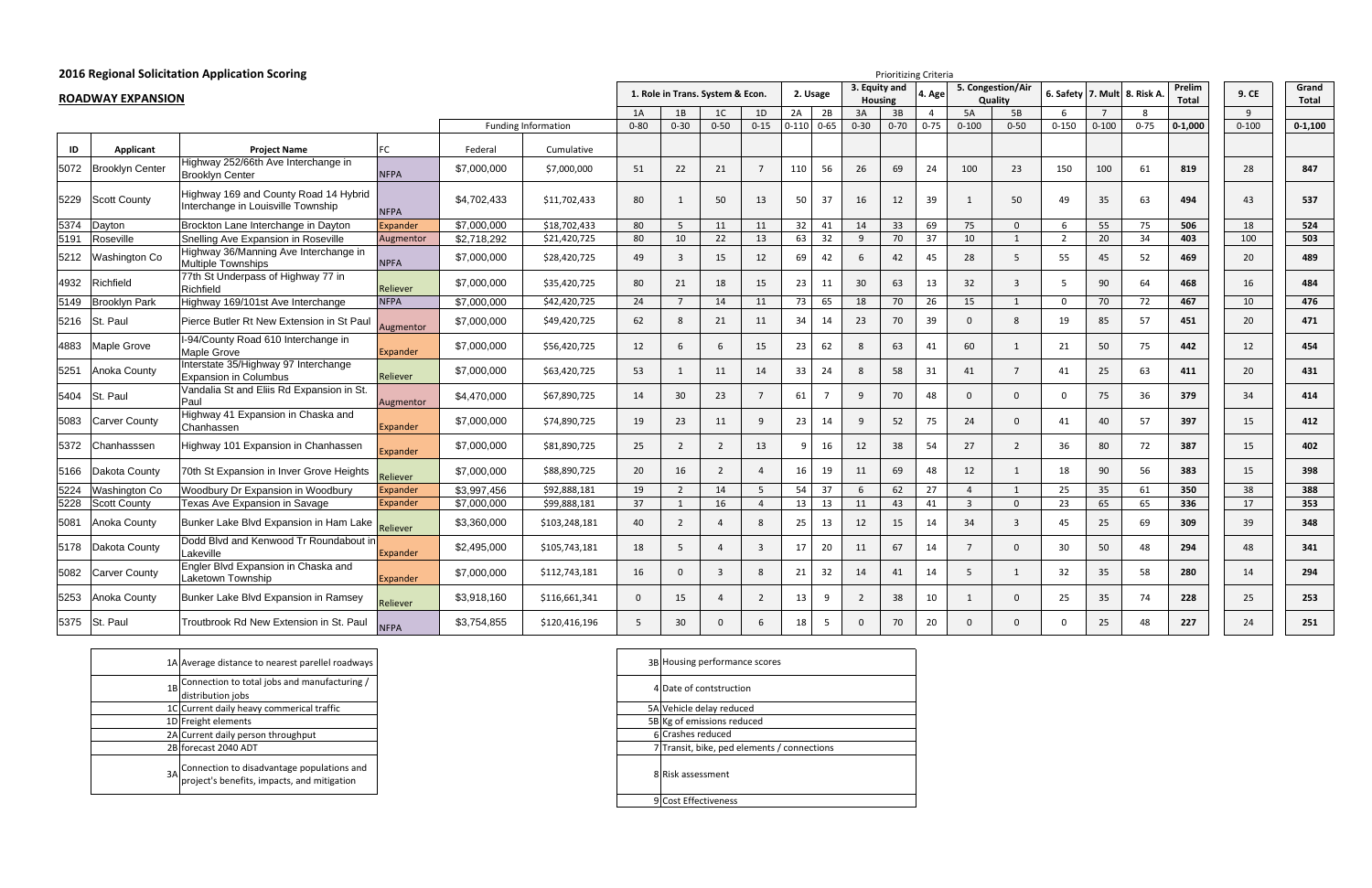|      |                     | 2016 Regional Solicitation Application Scoring                                    |                 |                            |               |                |                |                                  |                         |                 |                 |                                   | <b>Prioritizing Criteria</b> |        |                                                                                     |                    |                  |           |                 |                                           |                |                |                                                                                           |
|------|---------------------|-----------------------------------------------------------------------------------|-----------------|----------------------------|---------------|----------------|----------------|----------------------------------|-------------------------|-----------------|-----------------|-----------------------------------|------------------------------|--------|-------------------------------------------------------------------------------------|--------------------|------------------|-----------|-----------------|-------------------------------------------|----------------|----------------|-------------------------------------------------------------------------------------------|
|      |                     | ROADWAY RECONSTRUCTION-MODERNIZATION                                              |                 |                            |               |                |                | 1. Role in Trans. System & Econ. |                         | 2. Usage        |                 | <b>Equity and</b><br>Housing      |                              | 4. Age |                                                                                     | -5.<br>Congestion, |                  |           |                 | 6. Safety 7. Mult 8. Risk A. Prelim Total | 9. CE          | Grand<br>Total |                                                                                           |
|      |                     |                                                                                   |                 | <b>Funding Information</b> |               | 1A<br>$0 - 80$ | 1B<br>$0 - 30$ | 1C<br>$0 - 50$                   | 1D                      | $2A$ 2B         |                 | 3A<br>$3B*$                       | 4A                           |        | <b>5A</b><br>4B<br>$0-15$ $0-110$ $0-65$ $0-30$ $0-70$ $0-50$ $0-100$ $0-45$ $0-30$ | 5B                 | - 6<br>$0 - 150$ | $0 - 100$ | - 8<br>$0 - 75$ | $0 - 1,000$                               | 9<br>$0 - 100$ | $0 - 1,100$    |                                                                                           |
| ID   | Applicant           | <b>Project Name</b>                                                               | Funct Class     | Federa                     | Cumalative    |                |                |                                  |                         |                 |                 |                                   |                              |        |                                                                                     |                    |                  |           |                 |                                           |                |                | 1A Average distance to nearest parellel roadways                                          |
| 5237 | Anoka (City)        | Fairoak Ave Underpass of Highway 10 in<br>the City of Anoka                       | <b>NFPA</b>     | \$7,000,000                | \$7,000,000   | 25             | 10             | 50                               | 15                      | 101             | 65              | 14<br>62                          | 38                           |        | 24<br>72                                                                            | $\Omega$           | 124              | 60        | 58              | 718                                       | 13             | 731            | Connection to total jobs and manufacturing / distributior<br>jobs                         |
| 5262 | Minneapolis         | Hennepin Ave Reconstruction in<br>Minneapolis                                     | Augmentor       | \$7,000,000                | \$14,000,000  | 14             | 30             | 32                               | $\overline{2}$          | 110             | 17              | 24<br>70                          | 22                           |        | 61<br>$\overline{4}$                                                                | $\Omega$           | 150              | 100       | 55              | 691                                       | 28             | 719            | 1C Current daily heavy commerical traffic                                                 |
| 5141 | Hennepin Co         | Webber Pkwy Reconstruction in<br>Minneapolis                                      | Augmentor       | \$7,000,000                | \$21,000,000  | 68             |                | 23                               | $\overline{7}$          | 56              | 14              | 30<br>70                          | 46                           |        | 72<br>5                                                                             | $\mathbf{0}$       | 104              | 86        | 21              | 609                                       | 23             | 632            | 1D Freight elements                                                                       |
| 5073 | Brooklyn Center     | Brooklyn Blvd Reconstruction in Brooklyn<br>Center                                | Reliever        | \$6,616,000                | \$27,616,000  | 20             | 10             | 10                               | 8                       | 43              | 23              | 27<br>70                          | 23                           |        | 17<br>83                                                                            |                    | 99               | 80        | 66              | 580                                       | 32             | 612            | 2A Current daily person throughput                                                        |
| 5246 | Anoka Co            | Foley Blvd Overpass of the BNSF RR in Coon<br>Rapids                              | Expander        | \$7,000,000                | \$34,616,000  | 26             | 11             | 10                               | 10                      | 15              |                 | 16<br>70                          | 20                           |        | 15<br>50                                                                            | 30                 | 150              | 82        | 55              | 569                                       | 14             | 583            | 2B Forecast 2040 ADT                                                                      |
| 5230 | Scott Co            | Cantebury Rd Reconstruction in Shakopee                                           | Expander        | \$5,546,000                | \$40,162,000  | 50             | 14             | 24                               | 13                      | 31              | 25              | 67<br>18                          | 26                           |        | 94<br>6                                                                             | $\mathbf{0}$       | 35               | 66        | 75              | 544                                       | 36             | 580            | Connection to disadvantage populations and project's<br>benefits, impacts, and mitigation |
| 5203 | <b>Scott County</b> | Highway 13/County Road 21 Intersection in<br>Prior Lake                           | Expander        | \$4,929,040                | \$45,091,040  | 80             | 1              | 16                               | 11                      | 30 <sup>1</sup> | 23              | 12<br>43                          | 20                           |        | 100<br>41                                                                           | $\overline{2}$     | 14               | 72        | 63              | 528                                       | 40             | 568            | 3B Housing performance scores                                                             |
| 5162 | St. Paul            | Tedesco Rd Reconstruction in St. Paul                                             | Reliever        | \$2,029,600                | \$47,120,640  | 30             | 12             | 8                                | $\overline{\mathbf{3}}$ | 20 7            |                 | 26<br>70                          | 28                           |        | 83<br>$\overline{4}$                                                                | $\overline{0}$     |                  | 92        | 73              | 459                                       | 84             | 543            | 4A Date of contstruction                                                                  |
| 5264 | Ramsey Co           | -694/Rice St Interchange Reconstruction in<br><b>Multiple Cities</b>              | Reliever        | \$7,000,000                | \$54,120,640  | 50             | 10             | 41                               | 12                      | 33              | 17              | 53<br>11                          | 42                           |        | 14<br>92                                                                            | $\Omega$           | 38               | 62        | 40              | 515                                       | 20             | 535            | 4B Geometrict, structural, infrastructure deficiencies                                    |
| 5179 | Dakota Co           | 202nd St Reconstruction in Lakeville<br>Hanson Blvd Reconstruction in Coon Rapids | <b>Expander</b> | \$3,200,000                | \$57,320,640  | 48             | $\overline{4}$ | $\overline{7}$                   | 9                       | 12 19           |                 | 67<br>- 9                         | 38                           |        | 92<br>$\overline{4}$                                                                | $\mathbf{0}$       | 32               | 84        | 54              | 479                                       | 55             | 534            | 5A Vehicle delay reduced                                                                  |
| 5402 | Anoka Co            |                                                                                   | Expander        | \$2,321,700                | \$59,642,340  | 41             | $\overline{2}$ | 23                               | 6                       | 43              | 31              | 70<br>6                           | 15                           |        | 59<br>$\overline{7}$                                                                |                    | 51               | 48        | 54              | 457                                       | 73             | 530            | 5B Kg of emissions reduced                                                                |
| 5392 | Minnetonka          | -394/Plymouth Rd Ramp Intersection In<br>Minnetonka                               | Reliever        | \$4,504,000                | \$64,146,340  | 50             | 13             | 9                                | 8                       | 41              | 26              | 70<br>- 9                         | 30                           |        | 13<br>67                                                                            |                    | 14               | 70        | 64              | 485                                       | 40             | 525            | 6 Crashes Reduced                                                                         |
| 5298 | Minneapolis         | 37th Avenue Reconstruction in Columbia<br>Heights and Minnapolis                  | Augmentor       | \$6,948,644                | \$71,094,984  | 80             | -3             | 11                               | $\overline{7}$          | 28              | 13              | 18<br>70                          | 40                           |        | 44<br>$\mathbf{0}$                                                                  | $\Omega$           | 16               | 90        | 66              | 486                                       | 26             | 512            | 7 Transit, bike, ped elements / connections                                               |
| 5398 | Anoka Co            | Main Street Reconstruction in Blaine                                              | <b>NFPA</b>     | \$1,503,200                | \$72,598,184  | 80             | -1             | 8                                | 5                       | 23 20           |                 | 61<br>- 6                         | 23                           |        | 53<br>$\overline{4}$                                                                | $\overline{0}$     | 30               | 50        | 43              | 407                                       | 100            | 507            | 8 Risk Assessment                                                                         |
| 5222 | Washington Count    | 75th St Reconstruction in Multiple<br>Townships                                   | Reliever        | \$4,811,200                | \$77,409,384  | 80             | $\overline{4}$ | $\overline{4}$                   | $5\overline{5}$         | 16              | 11              | 9<br>60                           | 32                           |        | 69<br>9                                                                             | $\mathbf{0}$       | -6               | 78        | 62              | 445                                       | 34             | 479            | 9 Cost effectiveness                                                                      |
| 5263 | Ramsey Co           | Lexington Ave Reconstruction in Arden Hills<br>and Shoreview                      | Augmentor       | \$3,693,080                | \$81,102,464  | 24             | 20             | 24                               | 11                      | 36              | 20              | - 9<br>44                         | 26                           |        | 72<br>$\overline{4}$                                                                | $\Omega$           |                  | 74        | 67              | 434                                       | 43             | 477            |                                                                                           |
| 5014 | Hennepin Co.        | Golden Valley Road Reconstruction in<br><b>Golden Valley</b>                      | Augmentor       | \$7,000,000                | \$88,102,464  | 18             |                | 18                               | 8                       | 34              | 17              | 8<br>32                           | 45                           |        | 81<br>8                                                                             |                    | 27               | 88        | 60              | 452                                       | 24             | 476            |                                                                                           |
| 5139 | Hennepin Co         | Penn Ave Reconstruction in Richfield                                              | Reliever        | \$7,000,000                | \$95,102,464  | 30             | -8             | 18                               | $\overline{4}$          | 26 14           |                 | 58<br>16                          | 30                           |        | 69<br>$\overline{7}$                                                                | $\overline{0}$     | 36               | 94        | 41              | 451                                       | 20             | 471            |                                                                                           |
| 5308 | Dakota Co           | Pillot Knob Rb and Cliff Rd Intersection in<br>Eagan                              | Expander        | \$3,134,000                | \$98,236,464  | 39             | $\mathbf{0}$   | 8                                | 6                       | -35             | 30 <sup>°</sup> | 70<br>- 9                         | 20                           |        | 72<br>9                                                                             | $\mathbf{0}$       | 15               | 52        | 56              | 421                                       | 50             | 471            |                                                                                           |
| 5242 | Ramsey Co           | Clevaland Ave Reconstruction in Falcon<br>Heights and St. Paul                    | Reliever        | \$1,561,070                | \$99,797,534  | 30             | 19             | $\overline{\mathbf{3}}$          | $\overline{2}$          | 17              | 11              | 59<br>$\overline{7}$              | 49                           |        | 50<br>$\overline{4}$                                                                | $\Omega$           |                  | 76        | 50              | 379                                       | 90             | 469            |                                                                                           |
| 4972 | Richfield           | Lyndale Ave Reconstruction in Richfield                                           | Reliever        | \$7,000,000                | \$106,797,534 | 30             | $\overline{2}$ | $\overline{2}$                   | $\overline{0}$          | 43              | 15              | 18<br>58                          | 28                           |        | 50<br>6                                                                             | $\Omega$           | 29               | 98        | 58              | 437                                       | 19             | 456            |                                                                                           |
| 4964 | South St. Paul      | Concord St Reconstruction in South St. Paul                                       | Reliever        | \$7,000,000                | \$113,797,534 | $\mathbf 0$    | 12             | 21                               | $\overline{\mathbf{3}}$ | 16              | 10              | 23<br>70                          | 45                           |        | 56<br>$\overline{4}$                                                                | $\mathbf{0}$       | 13               | 96        | 61              | 430                                       | 22             | 452            |                                                                                           |
| 5403 | Anoka Co            | Ramsey Blvd Underpass of the BNSF RR in<br>the City of Ramsey                     | <b>Expander</b> | \$7,000,000                | \$120,797,534 | 18             | 6              | 11                               | 14                      | 12              | 12              | 35<br>- 6                         | 9                            |        | 10<br>48                                                                            | 18                 | 126              | 56        | 48              | 429                                       | 16             | 445            |                                                                                           |
| 5289 | Inver Grove Height  | 117th Street Reconstruction in Inver Grove<br>Heights                             | <b>Expander</b> | \$3,441,896                | \$124,239,430 | 36             |                | 34                               | 12                      | 12              | 12              | 68<br>- 9                         | 41                           |        | 72<br>$\overline{4}$                                                                | $\mathbf{0}$       | 25               | 10        | 40              | 382                                       | 41             | 423            |                                                                                           |
| 5085 | Carver Co           | Lyman Blvd Reconstruction in Chaska and<br>Chanhassen                             | Expander        | \$5,511,600                | \$129,751,030 | 26             | 18             | 21                               | 11                      |                 | 10              | 57<br>12                          | 25                           |        | 61<br>9                                                                             | $\overline{0}$     | 13               | 54        | 64              | 390                                       | 26             | 416            |                                                                                           |
| 5084 | Carver Co           | Rolling Acres Rd Reconstruction in Victoria                                       | <b>Expander</b> | \$7,000,000                | \$136,751,030 | 69             | $\mathbf{0}$   | 9                                | $5\overline{5}$         | 15              |                 | 12<br>22                          | 43                           |        | 45<br>67                                                                            | $\overline{2}$     | 35               | 14        | 48              | 395                                       | 15             | 410            |                                                                                           |
| 5396 | Anoka Co            | 7th Avenue Reconstruction in the City of<br>Anoka                                 | Expander        | \$2,448,000                | \$139,199,030 | 19             | $\overline{2}$ | 17                               | $5\overline{5}$         | 23              | 17              | 62<br>11                          | 32                           |        | 64<br>5                                                                             | $\mathbf{0}$       | 16               | 24        | 55              | 352                                       | 53             | 405            |                                                                                           |
| 5344 | Dakota Co           | 280th St Reconstruction in Multiple<br>Townships                                  | Connector       | \$4,200,000                | \$143,399,030 | 80             | $\mathbf{0}$   | 25                               | $5\overline{5}$         | 11              | 10              | 6<br>6                            | 50                           |        | 89<br>$\overline{4}$                                                                | $\mathbf{0}$       | $\overline{3}$   | 46        | 34              | 369                                       | 32             | 401            |                                                                                           |
| 5194 | Dakota Co           | Foliage Ave Reconstruction in Greenvale<br>Township                               | Connector       | \$5,488,000                | \$148,887,030 | 59             | $\mathbf 0$    | 13                               | $\overline{4}$          |                 |                 | $5\overline{5}$<br>$\overline{4}$ | 44                           |        | 89<br>$\overline{4}$                                                                | $\Omega$           | 14               | 64        | 47              | 357                                       | 24             | 381            |                                                                                           |
| 5339 | St. Paul            | University Ave Reconstruction in St. Paul                                         | Reliever        | \$3,680,000                | \$152,567,030 | 40             | 18             | $\mathbf{0}$                     | $\overline{4}$          | 28              | 14              | 70<br>11                          | 13                           |        | 25<br>$\overline{4}$                                                                | $\mathbf{0}$       | $\Omega$         | 68        | 49              | 344                                       | 35             | 379            |                                                                                           |
| 5086 | Carver Co           | County Road 24 Reconstruction in<br>Watertown                                     | Connector       | \$2,103,160                | \$154,670,190 | 25             | $\mathbf 0$    | 9                                | $\overline{4}$          |                 |                 | 37<br>11                          | 43                           |        | 50<br>$\overline{4}$                                                                | $\mathbf{0}$       | 26               | 20        | 57              | 295                                       | 52             | 347            |                                                                                           |
| 5352 | Anoka Co            | West Freeway Dr Realignment in Columbus                                           | Reliever        | \$3,367,500                | \$158,037,690 | $\overline{0}$ | 1              | $\overline{4}$                   | 6                       |                 |                 | 12<br>11                          | 40                           |        | 58<br>$\overline{4}$                                                                | $\mathbf{0}$       |                  | 58        | 64              | 270                                       | 30             | 300            |                                                                                           |
| 5087 | Carver Co           | County Road 30 Reconstruction in Waconia<br>Township                              | Connector       | \$3,641,200                | \$161,678,890 | 39             | $\mathbf 0$    | $\overline{7}$                   | $\overline{4}$          |                 | 8               | 12<br>9                           | 46                           |        | 44<br>$\overline{4}$                                                                | $\mathbf{0}$       | 20               | 16        | 57              | 270                                       | 27             | 297            |                                                                                           |
| 5384 | Anoka Co            | Crosstown Blvd Reconstruction in Andover                                          | Expander        | \$3,838,400                | \$165,517,290 | 13             | $\mathbf 0$    | $5\overline{)}$                  | $\overline{\mathbf{3}}$ | 16              | 12              | 26<br>6                           | 10                           |        | 64<br>5                                                                             | $\mathbf 0$        | 22               | 30        | 59              | 271                                       | 26             | 297            |                                                                                           |

| Grand<br><u>Total</u> |
|-----------------------|
| $0-1,100$             |
| 731                   |
| 719                   |
| 632                   |
| 612                   |
| 583                   |
| 580                   |
| 568                   |
| 543                   |
| 535                   |
| 534                   |
| 530                   |
| 525                   |
| 512                   |
| 507                   |
| 479                   |
| 477                   |
| 476                   |
| 471                   |
| 471                   |
| 469                   |
| 456                   |
| 452                   |
| 445                   |
| 4<br>23               |
| 416                   |
| 410                   |
| 405                   |
| 401                   |
| 381                   |
| 379                   |
| 347                   |
| 300                   |
| 297                   |
| 297                   |

|    | 1A Average distance to nearest parellel roadways                                          |
|----|-------------------------------------------------------------------------------------------|
| 1B | Connection to total jobs and manufacturing / distribution<br>jobs                         |
|    | 1C Current daily heavy commerical traffic                                                 |
|    | 1D Freight elements                                                                       |
|    | 2A Current daily person throughput                                                        |
|    | 2B Forecast 2040 ADT                                                                      |
| 3A | Connection to disadvantage populations and project's<br>benefits, impacts, and mitigation |
|    | 3B Housing performance scores                                                             |
|    | 4A Date of contstruction                                                                  |
|    | 4B Geometrict, structural, infrastructure deficiencies                                    |
|    | 5A Vehicle delay reduced                                                                  |
|    | 5B Kg of emissions reduced                                                                |
|    | 6 Crashes Reduced                                                                         |
|    | 7 Transit, bike, ped elements / connections                                               |
|    | <b>8 Risk Assessment</b>                                                                  |
|    | 9 Cost effectiveness                                                                      |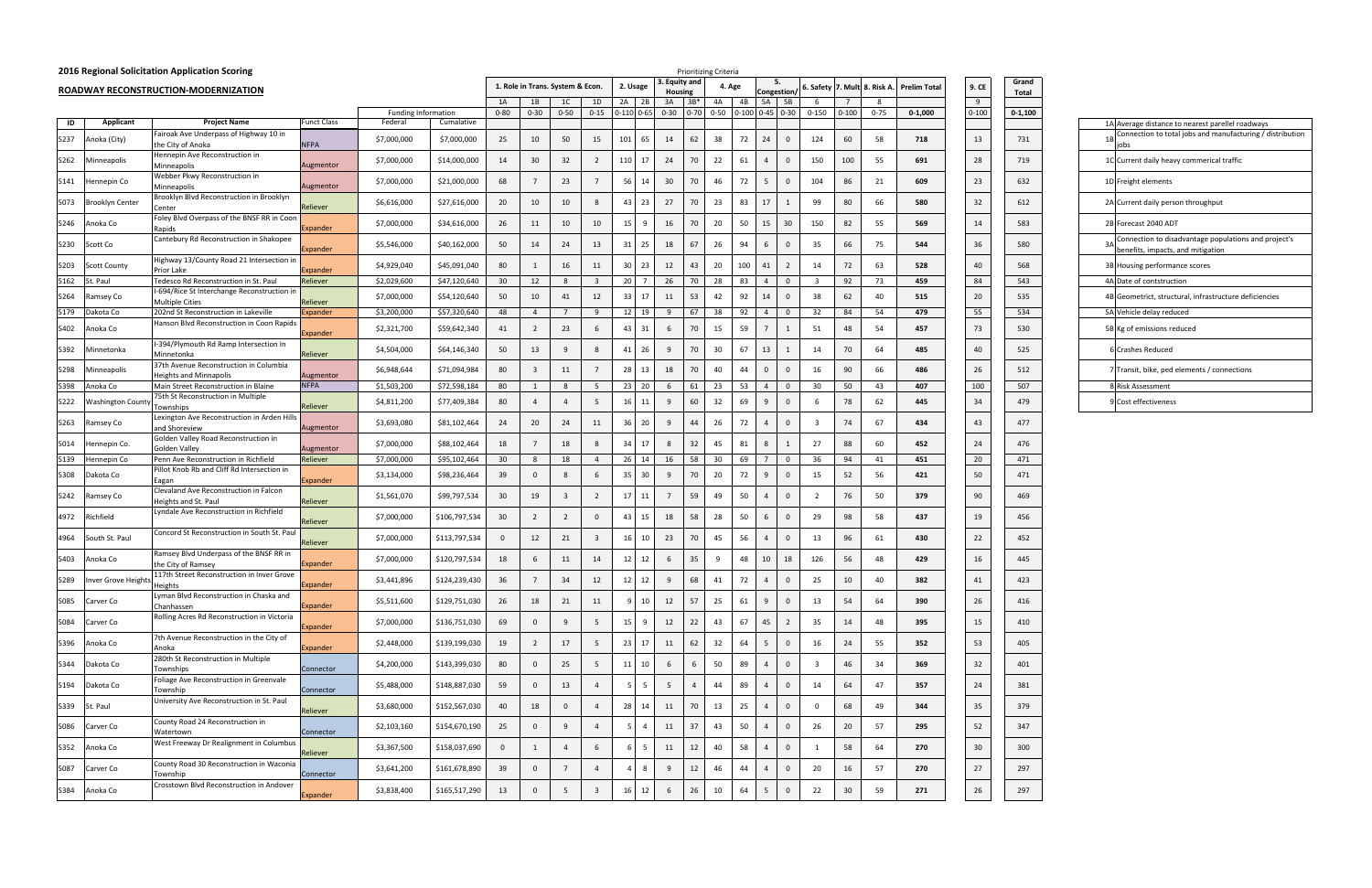## **2016 Regional Solicitation Application Scoring**

| k A. | Prelim<br><b>Total</b> | 9. CE     | Grand<br><b>Total</b> |
|------|------------------------|-----------|-----------------------|
|      |                        | 9         |                       |
| 5    | $0 - 1,000$            | $0 - 100$ | $0 - 1,100$           |
|      |                        |           |                       |
|      | 875                    | 100       | 975                   |
|      | 567                    | 79        | 646                   |
|      | 529                    | 53        | 583                   |
|      | 324                    | 100       | 424                   |

| 1A | Average distance to nearest parellel roadways                                                |
|----|----------------------------------------------------------------------------------------------|
| 1B | Connection to total jobs and manufacturing /                                                 |
|    | distribution jobs                                                                            |
|    | 1C Current daily heavy commerical traffic                                                    |
|    | 1D Freight elements                                                                          |
|    | 2A Current daily person throughput                                                           |
|    | 2B forecast 2040 ADT                                                                         |
|    | 3A Connection to disadvantage populations and<br>project's benefits, impacts, and mitigation |
|    | 3B Housing performance scores                                                                |
|    | 4 Date of contstruction                                                                      |
|    | 5A Vehicle Delay reduced                                                                     |
|    | 5B Kg of emissions reduced                                                                   |
|    | 6 Crashes Reduced                                                                            |
|    | 7 Transit, bike, ped elements / connections                                                  |
|    | 8 Risk Assessment                                                                            |
|    | 9 Cost Effectiveness                                                                         |

Prioritizing Criteria

| . .<br><b>ROADWAY SYSTEM MANAGEMENT</b> |                      |                                                                                                |                |                            | 1. Role in Trans. System & Econ. |                 |          |        |             | 2. Usage |          | 3. Equity and<br>Housing |          | 5. Congestion/Air<br>4. Age<br>Quality |          |           |           | $\vert$ 6. Safety $\vert$ 7. Mult $\vert$ 8. Risk A. | Prelim<br>Total | 9. CE     | Gran<br>Tota |
|-----------------------------------------|----------------------|------------------------------------------------------------------------------------------------|----------------|----------------------------|----------------------------------|-----------------|----------|--------|-------------|----------|----------|--------------------------|----------|----------------------------------------|----------|-----------|-----------|------------------------------------------------------|-----------------|-----------|--------------|
|                                         |                      |                                                                                                |                |                            | 1A                               | 1B              |          | 1D     | 2A          | 2B       | 3A       | $3B*$                    |          | 5A                                     | 5B       |           |           |                                                      |                 |           |              |
|                                         |                      |                                                                                                |                | <b>Funding Information</b> | $0 - 55$                         | $0 - 30$        | $0 - 30$ | $0-10$ | $0-85$ 0-40 |          | $0 - 30$ | $0 - 70$                 | $0 - 75$ | $0 - 150$                              | $0 - 50$ | $0 - 200$ | $0 - 100$ | $0 - 75$                                             | $0-1,000$       | $0 - 100$ | $0 - 1, 10$  |
| ID                                      | Applicant            | <b>Project Name</b>                                                                            | Federal        | Cumulative                 |                                  |                 |          |        |             |          |          |                          |          |                                        |          |           |           |                                                      |                 |           |              |
|                                         | 5218 Hennepin County | <b>ITS Upgrades on 4 Corridors</b>                                                             | 1,760,000      | 1,760,000                  | 46                               | 30              |          | 10     |             |          | 30       | 69                       | 70       | 150                                    | 17       | 200       | 100       |                                                      | 875             | 100       | 975          |
|                                         | 5064 MnDOT           | Signal Retiming in Eden Prairie                                                                | 1,440,000      | 3,200,000                  |                                  | 30 <sup>2</sup> |          |        |             |          |          | 59                       |          | 22                                     | 50       | 88        | 59        |                                                      | 567             | 79        | 646          |
|                                         | 5200 St. Paul        | Snelling and Lexington Avenue ITS<br>technologies in St. Paul                                  | $2,001,320$ \$ | 5,201,320                  | 19                               |                 | 10       |        | 85          | 40       | 26       | 70                       | 75       |                                        |          |           | 99        | 59                                                   | 529             | 53        | 583          |
|                                         |                      | 5397 Washington County Traffic Signal Communication Upgrades in<br><b>Woodbury and Oakdale</b> | 654,880        | 5,856,200                  | 55                               |                 |          |        | -32         | 35       |          | 57                       |          |                                        |          |           | 45        |                                                      | 324             | 100       | 424          |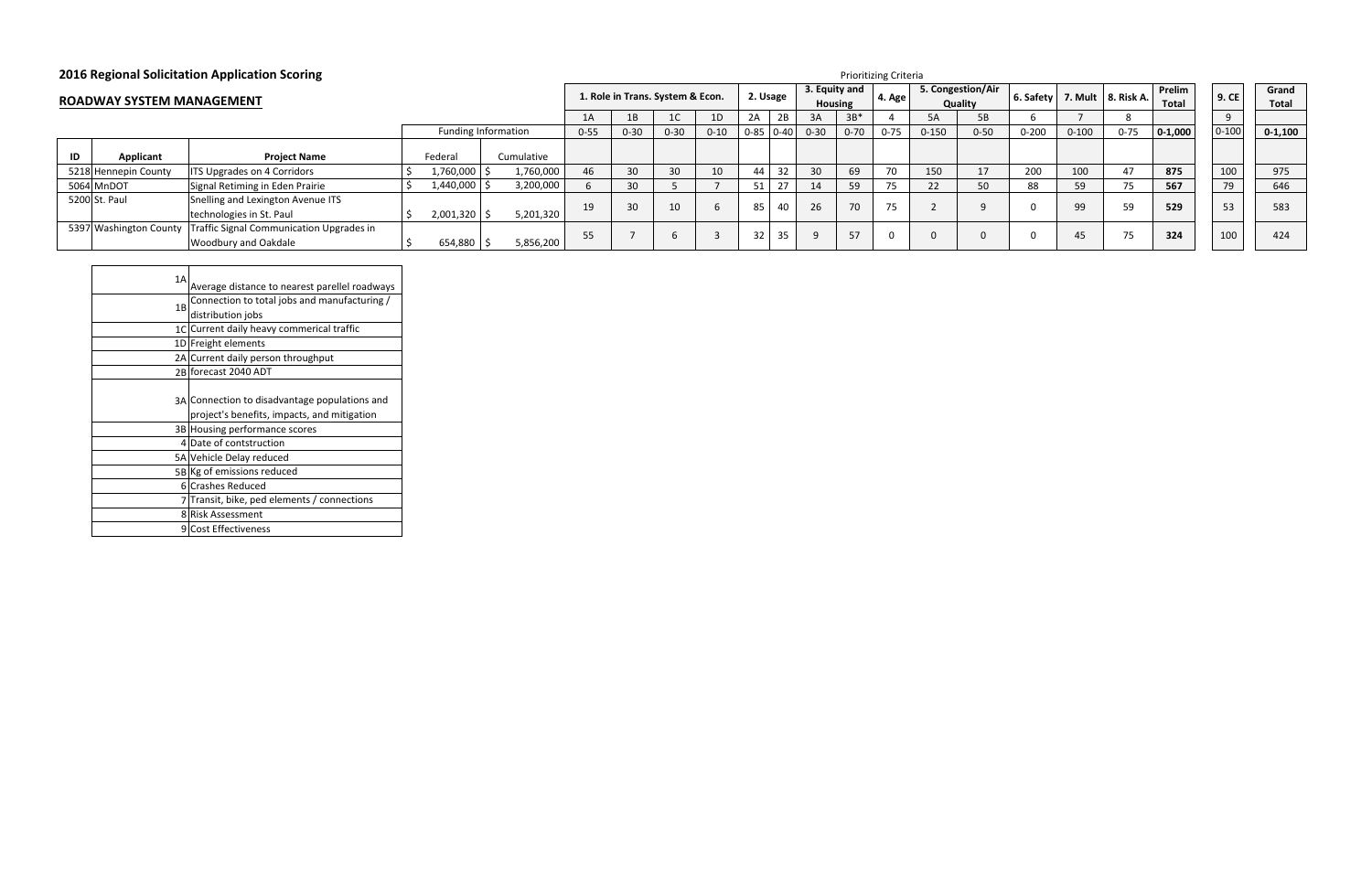|                | <b>2016 Regional Solicitation Application Scoring</b><br>Prioritizing Criteria |                                                            |             |                     |                                     |                |                |             |                                                                                             |    |                |                               |     |             |                  |          |              |                |                       |  |
|----------------|--------------------------------------------------------------------------------|------------------------------------------------------------|-------------|---------------------|-------------------------------------|----------------|----------------|-------------|---------------------------------------------------------------------------------------------|----|----------------|-------------------------------|-----|-------------|------------------|----------|--------------|----------------|-----------------------|--|
| <b>BRIDGES</b> |                                                                                |                                                            |             |                     | 1. Role in Trans. System<br>& Econ. |                |                |             | 2. Usage                                                                                    |    |                | 3. Equity /<br><b>Housing</b> |     | 4. Infra.   | 5.<br>Multimodal | 6. Risk  | <b>Total</b> | <b>7. CE</b>   | Grand<br><b>Total</b> |  |
|                |                                                                                |                                                            |             |                     | 1A                                  | 1B             | 1 <sup>C</sup> | 1D          | 2A                                                                                          | 2B | 3A             | 3B                            | 4A  | 4B          | 5.               | 6        |              | $\overline{7}$ |                       |  |
|                |                                                                                |                                                            |             | Funding Information |                                     |                |                |             | $0-115$   $0-30$   $0-35$   $0-15$   $0-100$   $0-30$   $0-30$   $0-70$   $0-300$   $0-100$ |    |                |                               |     |             | $0 - 100$        | $0 - 75$ | $0 - 1,000$  | $0 - 100$      | $0 - 1,100$           |  |
| ID             | <b>Applicant</b>                                                               | <b>Project Name</b>                                        | Federal     | Cumulative          |                                     |                |                |             |                                                                                             |    |                |                               |     |             |                  |          |              |                |                       |  |
| 4849           | Hennepin<br>County                                                             | West Broadway Ave Bridge in<br>Robbinsdale and Minneapolis | \$7,000,000 | \$7,000,000         | 115                                 | 8              | 18             | 15          | 92                                                                                          | 30 | 27             | 63                            | 300 | 100         | 85               | 73       | 926          | 17             | 943                   |  |
|                | 5300 St. Paul                                                                  | Kellogg Blvd Bridge in St. Paul                            | \$7,000,000 | \$14,000,000        | 10                                  | 30             | 14             | 14          | 92                                                                                          | 23 | 16             | 70                            | 222 | 100         | 90               | 63       | 744          | 10             | 754                   |  |
| 4868           | Hennepin<br>County                                                             | Shoreline Drive Bridge in Orono                            | \$2,000,000 | \$16,000,000        | 30                                  | $\Omega$       | 35             | 11          | 94                                                                                          | 25 | 5              | 22                            | 250 | 0           | 75               | 61       | 610          | 59             | 669                   |  |
| 14884          | Ramsey<br>County                                                               | County Road C Bridge in<br>Roseville                       | \$4,471,200 | \$20,471,200        | $\overline{4}$                      | 3              | 13             | 14          | 45                                                                                          | 14 | 6              | 69                            | 233 | 100         | 65               | 50       | 616          | 27             | 643                   |  |
| 4867           | Hennepin<br>County                                                             | Shadywood Rd Bridge in<br>Orono and Tonka Bay              | \$1,520,000 | \$21,991,200        | 40                                  | $\overline{2}$ | 33             | 8           | 64                                                                                          | 20 | $\overline{7}$ | 9                             | 192 | $\mathbf 0$ | 75               | 75       | 525          | 67             | 592                   |  |
| 5407           | Washington<br>County                                                           | Stonebridge Tr Bridge in<br>Stillwater                     | \$940,240   | \$22,931,440        | 75                                  |                | 4              | 2           | 30                                                                                          | 9  | 18             | 50                            | 134 | 0           | 100              | 60       | 482          | 100            | 582                   |  |
|                | 5276 Minneapolis                                                               | Nicollet Ave Bridge in<br>Minneapolis                      | \$7,000,000 | \$29,931,440        | 19                                  |                | 4              | $\mathbf 0$ | 100                                                                                         | 15 | 9              | 70                            | 157 | $\mathbf 0$ | 75               | 57       | 510          | 6              | 515                   |  |
|                | 5379 St. Paul                                                                  | Lafayette Rd Bridge in St. Paul                            | \$5,064,000 | \$34,995,440        | 29                                  | 30             | 7              | 5           | 63                                                                                          | 12 | 30             | 70                            | 155 | 0           | 55               | 39       | 495          | 13             | 508                   |  |

| 1A Average distance to nearest parellel roadways                  |
|-------------------------------------------------------------------|
| 1B Connection to total jobs and manufacturing / distribution jobs |
| 1C Current daily heavy commerical traffic                         |
| 1D Freight elements                                               |
| 2A Current daily person throughput                                |
| 2B forecast 2040 ADT                                              |
| 3A Connection to disadvantage populations and project's benefits, |
| 3B Housing performance scores                                     |
| 4 Bridge sufficiency rating                                       |
| 4B Load-posting                                                   |
| 5 Transit, bike, ped elements / connections                       |
| 6 Risk Assessment                                                 |
| <b>Cost Effectiveness</b>                                         |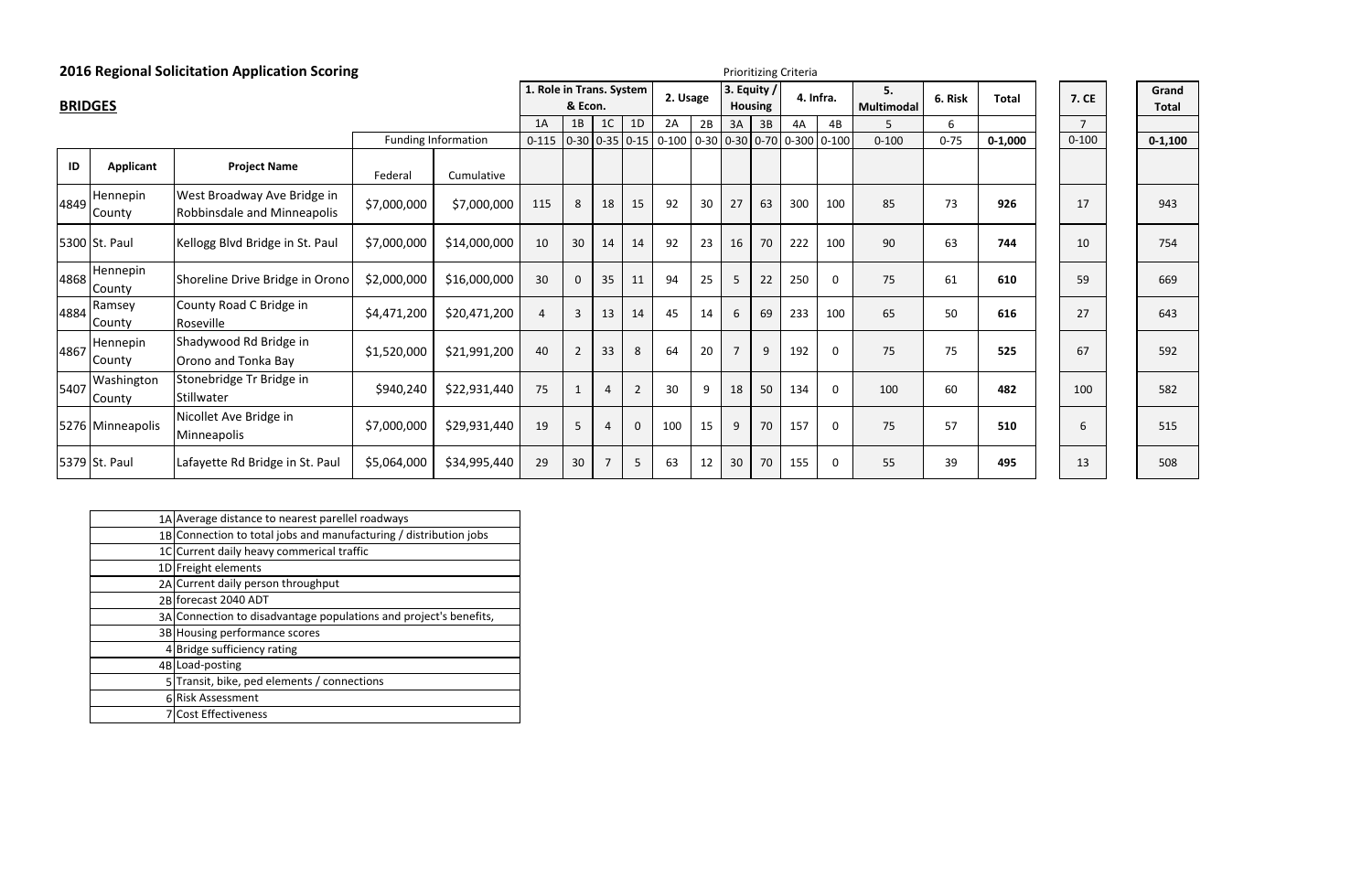| <b>2016 Regional Solicitation Application Scoring</b> |  |  |  |
|-------------------------------------------------------|--|--|--|
|-------------------------------------------------------|--|--|--|

|    |                          | <b>2016 Regional Solicitation Application Scoring</b>                            |                            | Prioritizing Criteria |                                    |          |           |               |                |                                   |               |          |              |                |  |                       |
|----|--------------------------|----------------------------------------------------------------------------------|----------------------------|-----------------------|------------------------------------|----------|-----------|---------------|----------------|-----------------------------------|---------------|----------|--------------|----------------|--|-----------------------|
|    | <b>TRANSIT EXPANSION</b> |                                                                                  |                            |                       | 1. Role in<br><b>Trans. System</b> |          | 2. Usage  | 3. Equity and | <b>Housing</b> | 4. Emissions<br><b>Reductions</b> | 5. Multimodal | 6. Risk  | <b>Total</b> | <b>7. CE</b>   |  | Grand<br><b>Total</b> |
|    |                          |                                                                                  |                            |                       | 1A                                 | 1B       | 2A        | 3A            | 3B             | $\Lambda$                         | 5             | 6        |              | $\overline{7}$ |  |                       |
|    |                          |                                                                                  | <b>Funding Information</b> |                       | $0 - 50$                           | $0 - 50$ | $0 - 350$ | $0 - 130$     | $0 - 70$       | $0 - 200$                         | $0 - 100$     | $0 - 50$ | $0 - 1,000$  | $0 - 100$      |  | $0 - 1,100$           |
| ID | <b>Applicant</b>         | <b>Project Name</b>                                                              | Federal                    | <b>Cumulative</b>     |                                    |          |           |               |                |                                   |               |          |              |                |  |                       |
|    | 5390 Metro Transit       | Hennepin Ave Bus and Technology<br>Improvements in Minneapolis                   | \$7,000,000                | \$7,000,000           | 50                                 | 50       | 350       | 101           | 70             | 151                               | 17            | 50       | 839          | $\overline{4}$ |  | 843                   |
|    |                          | Lake St/Marshall Ave Bus and                                                     |                            |                       |                                    |          |           |               |                |                                   |               |          |              |                |  |                       |
|    | 5391 Metro Transit       | Technology Improvements in<br>Minneapolis and St. Paul                           | \$7,000,000                | \$14,000,000          | 29                                 | 16       | 247       | 126           | 70             | 196                               | 17            | 50       | 751          | 5              |  | 756                   |
|    | 5190 Metro Transit       | Route 63 Service Improvement in<br>St. Paul                                      | \$6,122,444                | \$20,122,444          | 50                                 | 34       | 76        | 126           | 70             | 153                               | $\mathbf 0$   | 50       | 559          | 9              |  | 568                   |
|    | 5324 SouthWest Transit   | SouthWest Transit Fixed Route<br>Service to Mall of America                      | \$5,603,505                | \$25,725,949          | 28                                 | 17       | 39        | 108           | 64             | 200                               | $\mathbf 0$   | 50       | 505          | $\overline{7}$ |  | 512                   |
|    | 4847 Eden Prairie        | <b>Town Center LRT Station</b><br><b>Construction in Eden Prairie</b>            | \$6,141,560                | \$31,867,509          | 5                                  | 16       | 29        | 87            | 59             | 55                                | 100           | 41       | 391          | 100            |  | 491                   |
|    | 5338 SouthWest Transit   | <b>Expansion of Electric Bus Service in</b><br>Eden Prairie, Chanhassen, Carver, | \$5,280,000                | \$37,147,509          | 15                                 | 21       | 33        | 43            | 53             | 179                               | 33            | 50       | 427          | 11             |  | 438                   |
|    | 5322 SouthWest Transit   | Service Between Plymouth and<br><b>Eden Prairie</b>                              | \$6,021,212                | \$43,168,721          | 19                                 | 24       | 11        | 58            | 67             | 156                               | $\mathbf 0$   | 50       | 384          | $\overline{7}$ |  | 391                   |
|    | 5333 Metro Transit       | Route 363 Between St. Paul and<br><b>Cottage Grove</b>                           | \$5,906,267                | \$49,074,988          | 17                                 | 40       | 25        | 76            | 47             | 53                                | 50            | 50       | 359          | 5              |  | 364                   |
|    | 5209 MVTA                | Local Service Expansion in<br>Rosemount                                          | \$1,776,000                | \$50,850,988          | $\overline{4}$                     | 17       | 10        | 130           | 68             | 28                                | $\mathbf 0$   | 50       | 307          | 14             |  | 321                   |
|    | 5421 Metro Transit       | 35W Service Extension in Lakeville                                               | \$6,556,000                | \$57,406,988          | 6                                  | 16       | 46        | 54            | 68             | 22                                | 33            | 50       | 296          | $\overline{4}$ |  | 299                   |

|    | 1A Jobs and educational institutions                                                            |
|----|-------------------------------------------------------------------------------------------------|
| 1B | Average number of weekday transit<br>trips connected to project                                 |
|    | 2 New annual riders                                                                             |
|    | Connection to disadvantage<br>3A populations and project's benefits,<br>impacts, and mitigation |
|    | 3B Housing Performance Scores                                                                   |
|    | 4 Total emissions reduced                                                                       |
| 5  | Bicycle/Pedestrian elements and<br>connections                                                  |
|    | 6 Risk assessment                                                                               |
|    | Cost effectiveness                                                                              |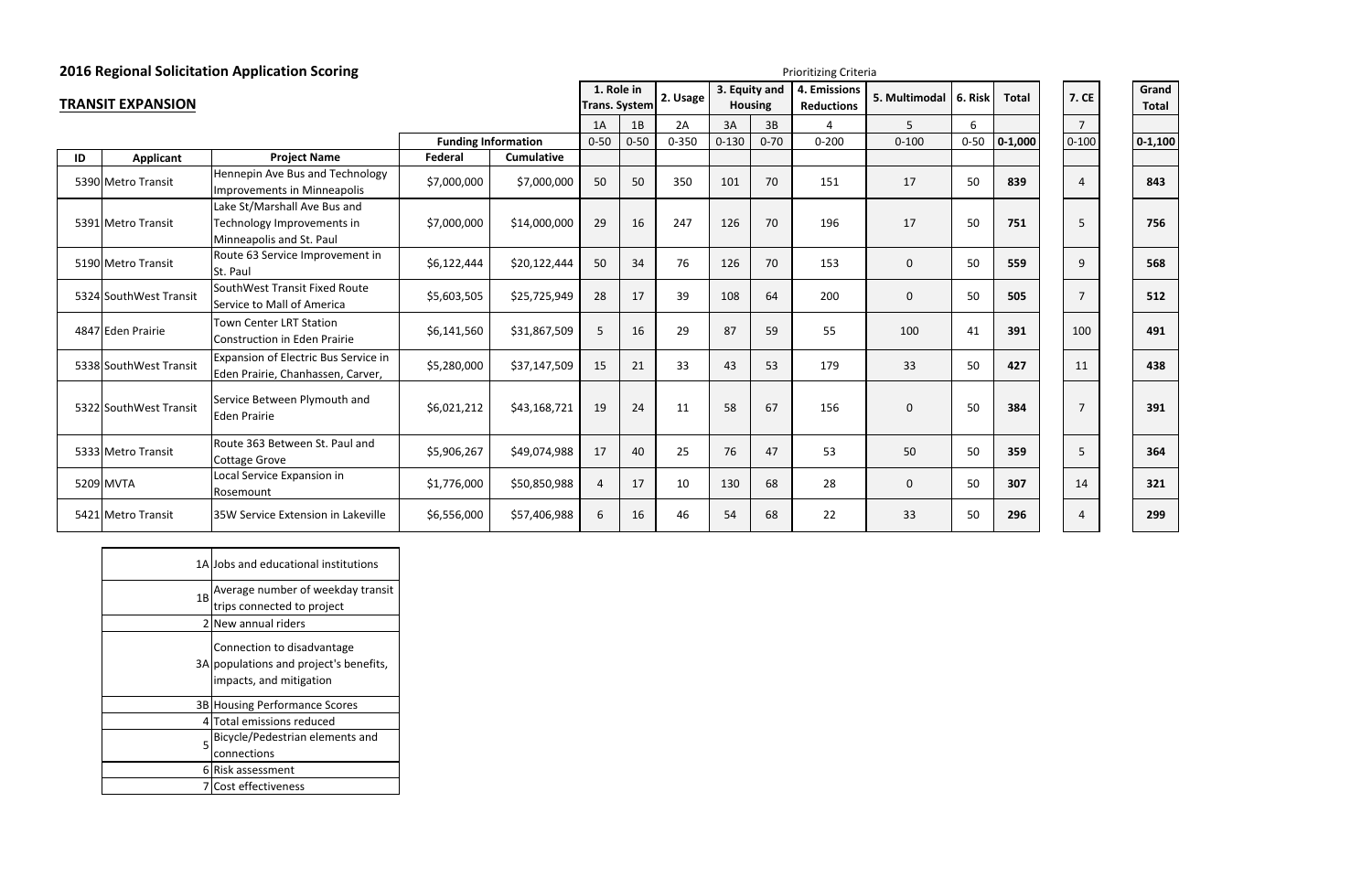| <b>2016 Regional Solicitation Application Scoring</b><br>Prioritizing Criteria |                              |                                                                          |             |                            |                |                  |                |                |               |                   |              |                     |              |               |                |                 |              |              |
|--------------------------------------------------------------------------------|------------------------------|--------------------------------------------------------------------------|-------------|----------------------------|----------------|------------------|----------------|----------------|---------------|-------------------|--------------|---------------------|--------------|---------------|----------------|-----------------|--------------|--------------|
|                                                                                |                              |                                                                          |             |                            |                | 1. Role in Trans | 2. Usage       |                | 3. Equity and | 4. Emissions      |              | 5.                  |              | 6. Multimodal | 7. Risk        | <b>Total</b>    | 8. CE        | Grand        |
|                                                                                | <b>TRANSIT Modernization</b> |                                                                          |             |                            |                | System & Econ.   |                | <b>Housing</b> |               | <b>Reductions</b> |              | Service/Improvemets |              |               |                |                 |              | <b>Total</b> |
|                                                                                |                              |                                                                          |             |                            | 1A             | 1B               | 2A             | 3A             | 3B            | $\Delta$          | <b>5A</b>    | 5B                  | 5C           | 6             | $\overline{7}$ |                 | 8            |              |
|                                                                                |                              |                                                                          |             | <b>Funding Information</b> | $0 - 50$       | $0 - 50$         | $0 - 300$      | $0 - 80$       | $0 - 70$      | $0 - 100$         | $0 - 75$     | $0 - 38$            | $0 - 37$     | $0 - 100$     |                | $0-100$ 0-1,000 | $0 - 100$    | $0 - 1,100$  |
| ID                                                                             | <b>Applicant</b>             | <b>Project Name</b>                                                      | Federal     | <b>Cumulative</b>          |                |                  |                |                |               |                   |              |                     |              |               |                |                 |              |              |
|                                                                                | 4842 Metro Transit           | <b>Regional Communication</b><br>Improvements by Metro Transit           | \$200,000   | \$200,000                  | 50             | 50               | 300            | 80             | 62            | 86                | $\mathbf{0}$ | 28                  | $\mathbf{0}$ | 42            | 100            | 798             | 100          | 898          |
|                                                                                |                              | Penn Ave Bus Stop Modernization                                          |             |                            |                |                  |                |                |               |                   |              |                     |              |               |                |                 |              |              |
|                                                                                | 5389 Metro Transit           | Between Brooklyn Center and                                              | \$7,000,000 | \$7,200,000                | 22             | 36               | $\overline{7}$ | 71             | 70            | 70                | 53           | 30                  | 28           | 50            | 71             | 508             | 16           | 524          |
|                                                                                |                              | Minneapolis                                                              |             |                            |                |                  |                |                |               |                   |              |                     |              |               |                |                 |              |              |
|                                                                                | 5323 Metro Transit           | Heywood II Bus Garage Construction in<br>Minneapolis                     | \$7,000,000 | \$14,200,000               | 23             | 27               | 96             | 80             | 61            | 100               | $\mathbf 0$  | 23                  | 19           | 0             | 84             | 513             | $\mathbf{0}$ | 513          |
|                                                                                | 5387 Metro Transit           | Chicago Ave Corridor Bus Stop<br>Modernization in Minneapolis            | \$7,000,000 | \$21,200,000               | 22             | 39               | 17             | 71             | 70            | 70                | 57           | 30                  | 28           | 58            | 48             | 510             | $\mathbf{0}$ | 510          |
|                                                                                | 5399 Apple Valley            | Red Line 147th Street Station Skyway ir<br><b>Apple Valley</b>           | \$3,300,000 | \$24,500,000               | 3              | 16               | 1              | 43             | 67            | 35                | 75           | 27                  | 23           | 100           | 90             | 480             | 8            | 488          |
|                                                                                | 5442 Metro Transit           | Blue Line Enhancement in Minneapolis                                     | \$7,000,000 | \$31,500,000               | 28             | 25               | 92             | 36             | 70            | 74                | $\mathbf{0}$ | 36                  | 9            | $\mathbf 0$   | 95             | 465             | 1            | 466          |
|                                                                                | 5388 Metro Transit           | <b>Emerson and Freemont Ave Bus Stop</b><br>Modernization in Minneapolis | \$7,000,000 | \$38,500,000               | 3              | 24               | 17             | 71             | 70            | 70                | 57           | 30                  | 28           | 50            | 45             | 465             | $\mathbf{0}$ | 465          |
|                                                                                | 5326 Metro Transit           | Green Line Energy Storage Recovery<br>System in Minneapolis and St. Paul | \$3,200,000 | \$41,700,000               | 26             | 25               | 49             | 36             | 70            | 74                | $\Omega$     | 31                  | $\mathbf{0}$ | 0             | 100            | 411             | 16           | 427          |
|                                                                                | 5342 Metro Transit           | Hennepin Ave Customer Facility<br>Improvements in Minneapolis            | \$3,452,800 | \$45,152,800               | 10             | 29               | 33             | 43             | 70            | 74                | $\mathbf 0$  | 28                  | 28           | 50            | 45             | 410             | 8            | 418          |
|                                                                                | 5291 Metro Transit           | Purchase of five electric buses for<br>Routes 10, 59, and 118            | \$4,000,000 | \$49,152,800               | 27             | 30               | 8              | 80             | 61            | 70                | $\mathbf 0$  | 31                  | $\mathbf{0}$ | $\mathbf 0$   | 100            | 407             | 1            | 408          |
|                                                                                | 5343 Metro Transit           | 5th/6th Street Customer Facility<br>Improvements in St. Paul             | \$3,009,600 | \$52,162,400               | 5              | 24               | 41             | 50             | 70            | 63                | $\mathbf{0}$ | 11                  | 28           | 33            | 42             | 367             | $\Omega$     | 367          |
|                                                                                | 5426 Metro Transit           | 12th Street Transit-Only Ramp<br><b>Construction in Minneapolis</b>      | \$7,000,000 | \$59,162,400               | 6              | 26               | 12             | 36             | 70            | 81                | $\mathbf{0}$ | 38                  | 5            | 0             | 71             | 345             | 16           | 361          |
|                                                                                | 4971 MVTA                    | Route 444 Modernization in Savage,<br>Burnsville, Eagan, Bloomington     |             | $$5,600,000$ \$64,762,400  | $\overline{4}$ | 22               | $\mathbf{1}$   | 37             | 68            | 93                | $\Omega$     | $\Omega$            | 5            | $\mathbf 0$   | 100            | 330             | $\mathbf{1}$ | 331          |

|    | 1A Jobs and educational institutions   |
|----|----------------------------------------|
| 1B | Average number of weekday transit      |
|    | trips connected to project             |
|    | 2 New annual riders                    |
|    | Connection to disadvantage             |
|    | 3A populations and project's benefits, |
|    | impacts, and mitigation                |
|    | 3B Housing Performance Scores          |
|    | 4 Total emissions reduced              |
|    | 5A Percent travel time reduction       |
|    | 5B Percent O&M cost reduction          |
|    | 5C Project improvements for users      |
| 6  | Bicycle/Pedestrian elements and        |
|    | connections                            |
| 7  | Risk assessment                        |
|    | 8 Cost effectiveness                   |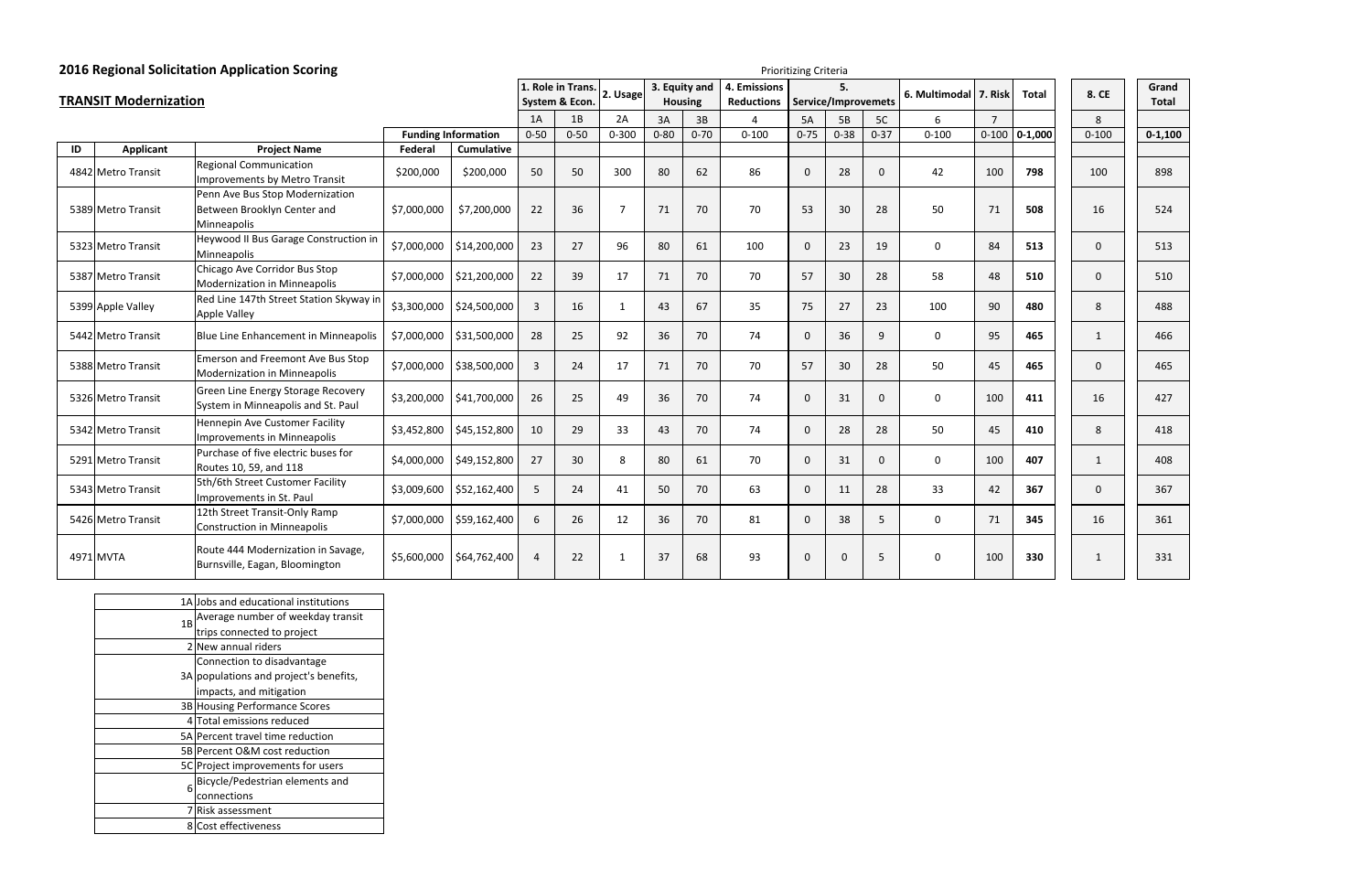## **2016 Regional Solicitation Application Scoring**

| nt             | <b>Total</b> | 7. CE     | Grand<br><b>Total</b> |
|----------------|--------------|-----------|-----------------------|
|                |              | 9         |                       |
| $\overline{5}$ | $0 - 1,000$  | $0 - 100$ | $0 - 1,100$           |
|                |              |           |                       |
|                | 682          | 100       | 782                   |
|                | 656          | 35        | 691                   |
|                | 573          | 46        | 619                   |
|                | 550          | 53        | 603                   |
|                | 366          | 59        | 426                   |
|                | 333          | 24        | 358                   |

| <b>TDM</b> |                           |                                                                                                             |           | 1. Role in Trans.<br>System & Econ. | 2. Usage  |                | 3. Equity /<br><b>Housing</b> |          | $ 4.$ Cong. Mit.<br><b>AQ</b> | 5. Innovation   | 6. Risk<br>Assessment |          | <b>Total</b> | <b>7. CE</b> | Grand<br><b>Total</b> |            |
|------------|---------------------------|-------------------------------------------------------------------------------------------------------------|-----------|-------------------------------------|-----------|----------------|-------------------------------|----------|-------------------------------|-----------------|-----------------------|----------|--------------|--------------|-----------------------|------------|
|            |                           |                                                                                                             |           |                                     |           | $\overline{2}$ | 3A                            | 3B       | 4A                            | 4B              | 5                     | 6A       | 6B           |              | 9                     |            |
|            |                           |                                                                                                             |           | <b>Funding Information</b>          | $0 - 100$ | $0 - 100$      | $0 - 80$                      | $0 - 70$ |                               | $0-200$ $0-200$ | $0 - 200$             | $0 - 25$ | $0 - 25$     | $0 - 1,000$  | $0 - 100$             | $0 - 1,10$ |
| ID         | <b>Applicant</b>          | <b>Project Name</b>                                                                                         | Federal   | Cumulative                          |           |                |                               |          |                               |                 |                       |          |              |              |                       |            |
|            | 5312 St. Paul Smart Trips | St. Paul Smart Trips Colleges as Hubs for<br>TDM Innovation Pilot Program                                   | \$132,000 | \$132,000                           | 100       | 27             | 60                            | 34       | 200                           | 39              | 200                   | 22       | $\mathbf 0$  | 682          | 100                   | 782        |
|            | 5015 Nice Ride MN         | Nice Ride Densification and Infill Initiative<br>in Minneapolis                                             | \$300,000 | \$432,000                           | 80        | 32             | 70                            | 70       | 113                           | 152             | 100                   | 24       | 15           | 656          | 35                    | 691        |
|            | 5370 MVTA                 | <b>Transportation Management Association</b><br>for Scott and Dakota Counties                               | \$241,600 | \$673,600                           | 60        | 100            | 40                            | 64       | 75                            | 11              | 175                   | 23       | 25           | 573          | 46                    | 619        |
|            | 4886 CarFreeLife          | Shared Mobility, Community Outreach<br>and Development Program Demonstration<br>in Minneapolis and St. Paul | \$200,000 | \$873,600                           | 40        | 0              | 60                            | 70       | 13                            | 200             | 150                   | 17       | 0            | 550          | 53                    | 603        |
|            | 5430 Scott County         | Multimodal Outreach and Marketing<br>Coordinator for Scott County                                           | \$119,200 | \$992,800                           | 20        | 30             | 60                            | 43       | 38                            | $\overline{2}$  | 125                   | 23       | 25           | 366          | 59                    | 426        |
|            | 5310 Cycles for Change    | Learn to Ride a Bicycle Program Expansion<br>in Minneapolis and St. Paul                                    | \$266,195 | \$1,258,995                         | 40        | $\mathbf 0$    | 80                            | 70       | 50                            | $\overline{3}$  | 50                    | 25       | 15           | 333          | 24                    | 358        |

| 1   | Ability ot capitalize on existing facilities  |
|-----|-----------------------------------------------|
|     | and resources                                 |
| ا 2 | <b>Users</b>                                  |
|     | Connection to disadvantage populations        |
|     | 3A and project's benefits, impacts, and       |
|     | mitigation                                    |
|     | 3B Housing Performance Scores                 |
|     | 4A Congested roadways                         |
|     | 4B VMT reduced                                |
| 51  | Innovation and geographic expansion           |
| 6A  | Technical capacity of applicant's             |
|     | organization                                  |
|     | Continuation of project after initial federal |
| 6B  | funds are expended                            |
|     | <b>Cost Effectiveness</b>                     |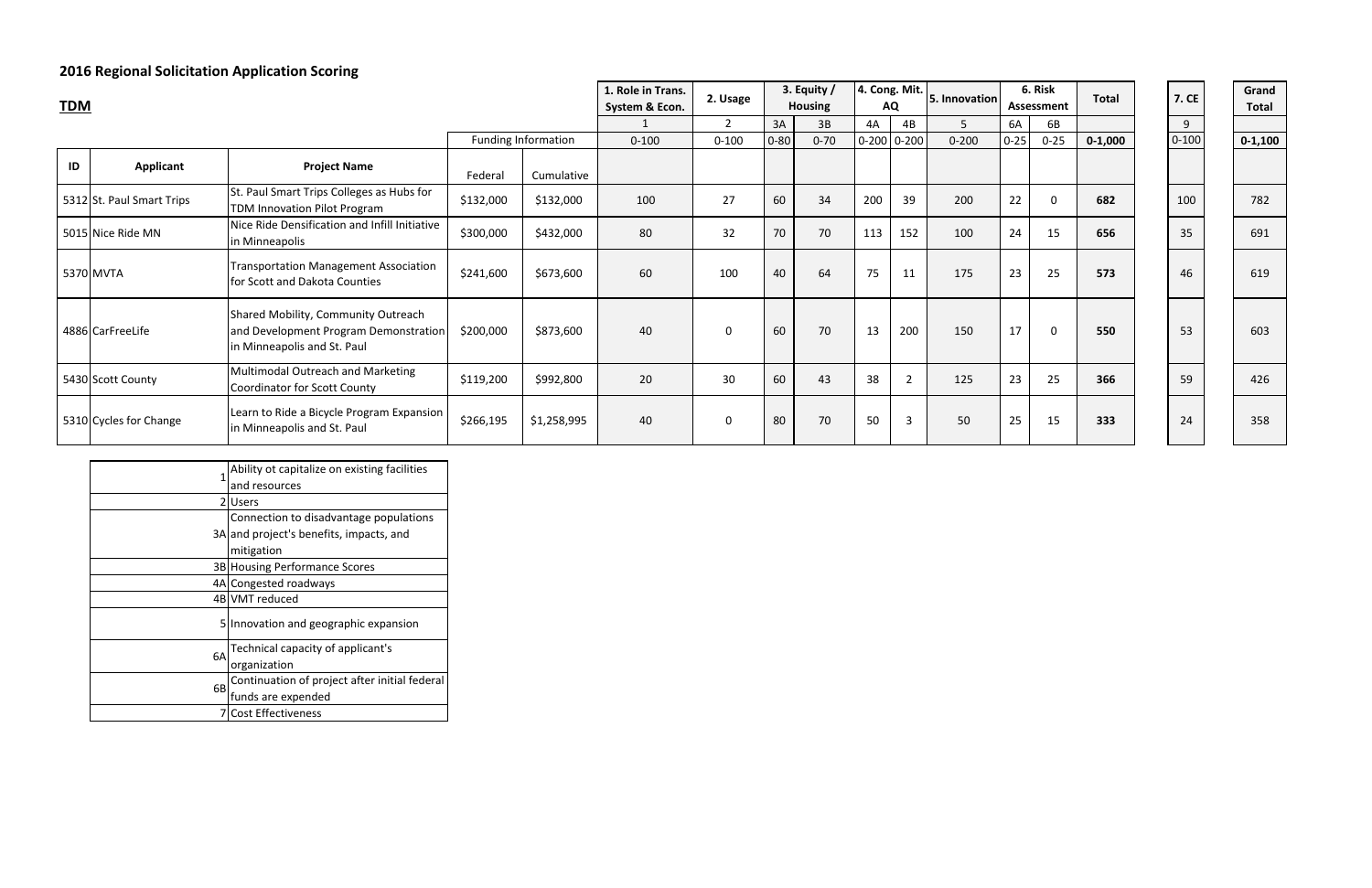|      |                                         | 2016 Regional Solicitation Application Scoring                                                                                           |                          |                              | 1. Role in Trans. |                |          | 3. Equity and | <b>Prioritizing Criteria</b> |           | 5.         |            |             |           | Grand       |
|------|-----------------------------------------|------------------------------------------------------------------------------------------------------------------------------------------|--------------------------|------------------------------|-------------------|----------------|----------|---------------|------------------------------|-----------|------------|------------|-------------|-----------|-------------|
|      |                                         | <b>MULTIUSE TRAILS AND BICYCLE FACILITIES</b>                                                                                            |                          |                              | System & Econ.    | 2. Usage       |          | Housing       |                              | 4. Safety | Multimodal | 6. Risk    | Total       | 7. CE     | Total       |
|      |                                         |                                                                                                                                          |                          |                              |                   | $\overline{2}$ | 3A       | $3B*$         | 4A                           | 4B        | 5          | 6          |             | 9         |             |
|      |                                         |                                                                                                                                          |                          | <b>Funding Information</b>   | $0 - 200$         | $0 - 200$      | $0 - 50$ | $0 - 70$      | $0 - 100$                    | $0 - 150$ | $0 - 100$  | $0 - 130$  | $0 - 1,000$ | $0 - 100$ | $0 - 1,100$ |
| ID   | Applicant<br>5217 Hennepin County       | <b>Project Name</b><br>Creating Critical Bicycle Transportation Link<br>on Portland Avenue (CSAH 35) at the<br>Crosstown Highway (TH 62) | Federal<br>\$750,176     | Cumulative<br>\$750,176      | 200               | 92             | 26       | 62            | 90                           | 145       | 100        | 119        | 834         | 100       | 934         |
|      | 5394 Minneapolis                        | Queen Avenue Bicycle Boulevard                                                                                                           | \$1,000,000              | \$1,750,176                  | 150               | 193            | 50       | 70            | 74                           | 132       | 90         | 91         | 850         | 76        | 926         |
|      | 5238 St. Paul                           | Johnson Parkway Trail (Grand Round)                                                                                                      | \$5,500,000              | \$7,250,176                  | 200               | 123            | 50       | 70            | 88                           | 128       | 100        | 124        | 883         | 14        | 897         |
|      | 5202 Bloomington                        | France Avenue Trail                                                                                                                      | \$2,803,313              | \$10,053,489                 | 200               | 159            | 26       | 70            | 89                           | 140       | 85         | 83         | 853         | 27        | 880         |
|      | 5156 St. Paul                           | Como Ave Trail - Grand Round                                                                                                             | \$5,058,000              | \$15,111,489                 | 200               | 132            | 34       | 56            | 85                           | 127       | 100        | 119        | 853         | 15        | 869         |
|      | 5419 West St. Paul                      | West St. Paul Oakdale and Marie Trail<br>Extension                                                                                       | \$1,195,360              | \$16,306,849                 | 200               | 68             | 40       | 62            | 75                           | 123       | 90         | 100        | 758         | 57        | 815         |
|      | 5079 St. Louis Park                     | Dakota-Edgewood Trail Bridge Crossing                                                                                                    | \$2,918,400              | \$19,225,249                 | 200               | 107<br>52      | 30<br>19 | 70<br>69      | 85                           | 122       | 60<br>75   | 111        | 784         | 24<br>94  | 808         |
|      | 5184 Burnsville                         | Cliff Road Improvement Trail Project<br>Dakota County Robert Street Trail                                                                | \$676,000                | \$19,901,249                 | 175               |                |          |               | 77                           | 132       |            | 111        | 709         |           | 803         |
|      | 5313 Dakota County                      | Connection<br>TH 252 Pedestrian Overpass at 70th Avenue                                                                                  | \$656,000                | \$20,557,249                 | 150               | 71             | 40       | 62            | 66                           | 122       | 85         | 104        | 701         | 96        | 797         |
|      | 5071 Brooklyn Center                    | North                                                                                                                                    | \$1,902,640              | \$22,459,889                 | 125               | 73             | 50       | 70            | 77                           | 150       | 75         | 119        | 740         | 35        | 775         |
|      | 5420 West St. Paul                      | West St. Paul Wentworth Avenue Trail Gap                                                                                                 | \$984,000                | \$23,443,889                 | 175               | 57             | 26       | 62            | 79                           | 123       | 75         | 108        | 706         | 64        | 770         |
|      | 5284 St. Paul                           | Bruce Vento Bicycle & Pedestrian Bridge<br>Connection                                                                                    | \$5,500,000              | \$28,943,889                 | 150               | 178            | 50       | 70            | 100                          | 80        | 30         | 106        | 764         | 6         | 770         |
|      | 5275 MnDNR                              | Minnesota Valley State Trail-Bloomington<br>Section                                                                                      | \$1,880,000              | \$30,823,889                 | 175               | 200            | 5        | 70            | 91                           | 75        | 20         | 96         | 732         | 35        | 767         |
|      | 5285 Minneapolis                        | Prospect Park Trail                                                                                                                      | \$2,140,800              | \$32,964,689                 | 150               | 124            | 26       | 70            | 81                           | 120       | 85         | 76         | 733         | 31        | 764         |
|      | 5231 Scott County                       | US 169 Pedestrian/Bicycle Bridge                                                                                                         | \$870,080                | \$33,834,769                 | 125               | 49             | 30       | 67            | 82                           | 145       | 70         | 119        | 687         | 71        | 758         |
|      | 5260 St. Paul                           | Fish Hatchery Trail Reconstruction<br>Dakota County CSAH 42 Trail Gap and                                                                | \$1,801,600              | \$35,636,369                 | 200               | 61             | 23       | 70            | 85                           | 120       | 40         | 119        | 718         | 36        | 754         |
|      | 5314 Dakota County                      | Underpass                                                                                                                                | \$1,256,000              | \$36,892,369                 | 175               | 52             | 13       | 67            | 88                           | 120       | 65         | 104        | 684         | 49        | 733         |
|      | 5168 Dakota County                      | Dakota County Minnesota River Greenway<br>Eagan South                                                                                    | \$4,016,000              | \$40,908,369                 | 200               | 91             | 23       | 70            | 92                           | 120       | 25         | 95         | 715         | 16        | 731         |
|      | 5018 Lino Lakes                         | Lino Lakes CSAH 14 Trail                                                                                                                 | \$880,000                | \$41,788,369                 | 175               | 22             | 20       | 52            | 80                           | 135       | 60         | 111        | 655         | 67        | 722         |
|      | 5432 Mendota Heights                    | Mendota Heights Dodd Road Trail Extension                                                                                                | \$1,487,712              | \$43,276,081                 | 200               | 63             | 13       | 18            | 87                           | 120       | 75         | 95         | 671         | 41        | 712         |
|      | 5294 Minneapolis                        | 36th Street Bicycle and Pedestrian<br>Connection                                                                                         | \$3,195,926              | \$46,472,007                 | 125               | 108            | 26       | 70            | 75                           | 75        | 100        | 113        | 692         | 19        | 712         |
|      | 4933 Dakota County                      | Dakota County River to River Greenway<br>Dodd Road Underpass                                                                             | \$672,000                | \$47,144,007                 | 200               | 28             | 10       | 18            | 69                           | 115       | 55         | 119        | 615         | 82        | 697         |
|      | 5172 Ramsey County                      | Bruce Vento Regional Trail Extension -<br>Buerkle Road to Highway 96                                                                     | \$4,100,000              | \$51,244,007                 | 200               | 90             | 23       | 62            | 100                          | 80        | 40         | 76         | 670         | 15        | 685         |
|      | 4848 Eden Prairie                       | Flying Cloud Drive Regional Trail                                                                                                        | \$2,836,000              | \$54,080,007                 | 125               | 67             | 30       | 59            | 96                           | 125       | 65         | 87         | 654         | 21        | 675         |
|      | 5155 Brooklyn Park                      | Rush Creek Regional Trail Grade<br>Separations at Hennepin CSAH 103 and<br>Future Xylon Avenue                                           | \$1,539,551              | \$55,619,558                 | 175               | 36             | 34       | 70            | 83                           | 79        | 45         | 105        | 627         | 37        | 663         |
| 4874 | Three Rivers Park<br>District           | Lake Minnetonka LRT Regional Trail Bridge<br>over CSAH 19                                                                                | \$2,926,724              | \$58,546,282                 | 200               | 23             | 13       | 6             | 83                           | 130       | 55         | 125        | 634         | 19        | 654         |
|      | 5233 Ramsey (City)                      | Mississippi Skyway - Multiuse Bridge and<br><b>Regional Transportation Systems Connector</b>                                             | \$3,626,160              | \$62,172,442                 | 150               | 15             | 20       | 38            | 78                           | 135       | 60         | 130        | 626         | 16        | 641         |
|      | 5408 Rosemount                          | Rosemount Greenway Downtown<br>Connection                                                                                                | \$1,360,000              | \$63,532,442                 | 125               | 39             | 18       | 69            | 71                           | 110       | 65         | 100        | 596         | 39        | 635         |
|      | 5145 Edina                              | Valley View Road Bicycle Lane Extension, W<br>64th St to W 66th St                                                                       | \$1,600,000              | \$65,132,442                 | 125               | 95             | 10       | 45            | 84                           | 78        | 60         | 104        | 600         | 34        | 634         |
|      | 5348 Hennepin County                    | Hopkins to Chaska LRT Corridor Slope<br>Restoration                                                                                      | \$1,420,800              | \$66,553,242                 | 200               | 25             | 8        | 38            | 78                           | 100       | 40         | 108        | 596         | 38        | 633         |
|      | 5089 Carver County                      | Lake Minnetonka LRT Regional Trail -<br>Stieger Lake boat launch to Rolling Acres<br>Road                                                | \$477,040                | \$67,030,282                 | 200               | 24             | 18       | 22            | 84                           | 60        | 10         | 103        | 520         | 99        | 619         |
|      | 5413 Farmington                         | Farmington North Creek Greenway Gap                                                                                                      | \$1,043,480              | \$68,073,762                 | 175               | 40             | 13       | 56            | 73                           | 70        | 25         | 104        | 556         | 48        | 603         |
|      | 5177 Oakdale                            | 4th Street Bridge Widening With Paved Trail<br>From Hadley Ave No. and 4th Street to<br>Helmo Ave. and 4th Street                        | \$1,091,200              | \$69,164,962                 | 50                | 87             | 23       | 62            | 83                           | 70        | 70         | 105        | 550         | 45        | 595         |
|      | 5273 Edina                              | Replacement of Rosland Park Pedestrian &<br>Bicycle Bridge over TH 62                                                                    | \$1,993,200              | \$71,158,162                 | 50                | 107            | 8        | 45            | 88                           | 75        | 40         | 112        | 525         | 24        | 549         |
|      | 5186 Shakopee                           | US 169 Bicycle and Pedestrian<br>Bridge/Quarry Lake Trail                                                                                | \$2,173,628              | \$73,331,790                 | 50                | 23             | 19       | 67            | 86                           | 85        | 40         | 126        | 496         | 21        | 517         |
|      | 5088 Carver County<br>5405 Anoka County | Lake Waconia Regional Trail<br>Rum River Regional Trail Expansion                                                                        | \$754,960<br>\$1,063,040 | \$74,086,750<br>\$75,149,790 | 150<br>50         | 17<br>11       | 13<br>18 | 44<br>13      | 62<br>69                     | 55<br>130 | 15<br>25   | 103<br>107 | 458<br>423  | 55<br>36  | 512<br>459  |
|      | 5254 Anoka County                       | TH 47 Pedestrian Crossing and Associated                                                                                                 | \$1,471,680              | \$76,621,470                 | 50                | 19             | 19       | 19            | 77                           | 75        | 40         | 107        | 406         | 25        | 431         |
|      | Washington                              | Improvements<br>CSAH 5/Stonebridge Trail Connection to the                                                                               |                          |                              |                   |                |          |               |                              |           |            |            |             |           |             |
| 5269 | County                                  | Brown's Creek State Trail                                                                                                                | \$1,426,800              | \$78,048,270                 | 50                | 19             | 19       | 60            | 74                           | 72        | 10         | 97         | 402         | 25        | 427         |

County

CSAH 5/Stonebridge Trail Connection to the \$1,426,800 \$78,048,270 50 19 19 60 74 72 10 97 402 25 427

|    | 1 Location relative to Regional Bicycle Transportation Network             |
|----|----------------------------------------------------------------------------|
|    | 2 Existing population within 1 mile                                        |
|    | 3A Connection to disadvantage populations and project's benefits, impacts, |
|    | 3B Housing performance scores                                              |
| 4A | Gaps closed / barriers removed and/or continuity between jurisdictions     |
|    | improved                                                                   |
|    | 4B Deficiences corrected or safety problems addressed                      |
|    | 5 Transit or Pedestrian Elements and Connections                           |
|    | 6 Risk Assessment                                                          |
|    | 7 Cost Effectiveness                                                       |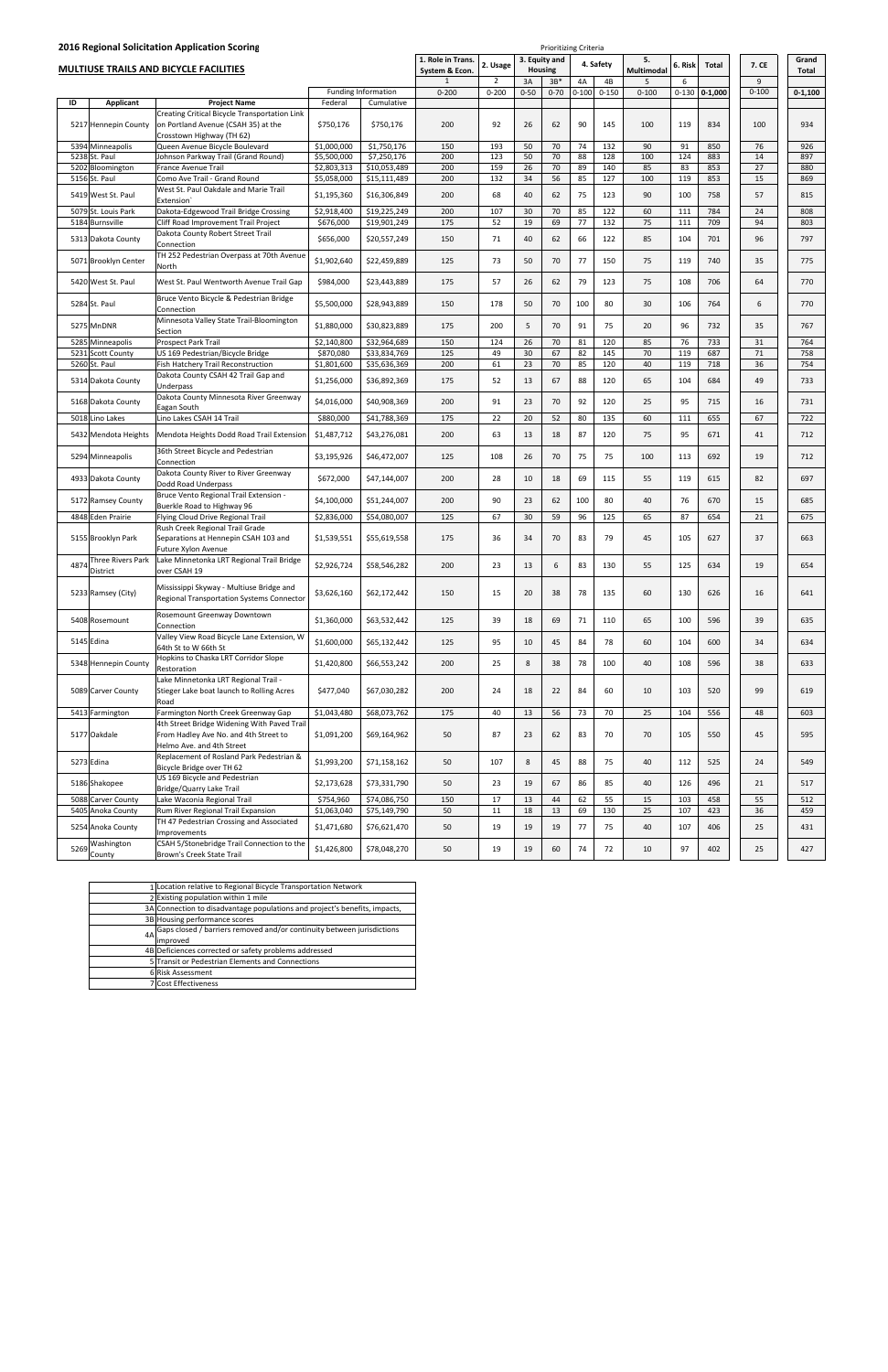| E | Grand<br><b>Total</b> |
|---|-----------------------|
|   |                       |
| 0 | $0 - 1,100$           |
|   |                       |
|   | 922                   |
|   | 852                   |
|   | 839                   |
|   | 751                   |
|   | 728                   |
|   | 699                   |
|   | 542                   |

|      |                              | <b>2016 Regional Solicitation Application Scoring</b>            |             |                            |                                     |           | Prioritizing Criteria |                                 |                 |           |                         |           |              |                |                       |
|------|------------------------------|------------------------------------------------------------------|-------------|----------------------------|-------------------------------------|-----------|-----------------------|---------------------------------|-----------------|-----------|-------------------------|-----------|--------------|----------------|-----------------------|
|      | <b>PEDESTRIAN FACILITIES</b> |                                                                  |             |                            | 1. Role in Trans.<br>System & Econ. | 2. Usage  |                       | 3. Equity and<br><b>Housing</b> |                 | 4. Safety | 5.<br><b>Multimodal</b> | 6. Risk   | <b>Total</b> | <b>7. CE</b>   | Grand<br><b>Total</b> |
|      |                              |                                                                  |             |                            |                                     |           | 3A                    | 3B                              | 4A              | 4B        |                         | 6         |              | $\overline{7}$ |                       |
|      |                              |                                                                  |             | <b>Funding Information</b> | $0 - 150$                           | $0 - 150$ | $0 - 50$              | $0 - 70$                        | $0-120$ $0-180$ |           | $0 - 150$               | $0 - 130$ | $0 - 1,000$  | $0 - 100$      | $0 - 1, 10$           |
| ID   | Applicant                    | <b>Project Name</b>                                              | Federal     | <b>Cumulative</b>          |                                     |           |                       |                                 |                 |           |                         |           |              |                |                       |
|      | 5080 St. Louis Park          | Beltline Blvd Pedestrian Improvements in St. Louis Park          | \$560,000   | \$560,000                  | 115                                 | 105       | 26                    | 70                              | 100             | 180       | 136                     | 120       | 852          | 70             | 922                   |
|      | 5090 St. Paul                | Payne-Phalen Sidewalk Gap Infill Construction in St.<br>Paul     | \$780,000   | \$780,000                  | 150                                 | 144       | 50                    | 70                              | 70              | 130       | 70                      | 125       | 809          | 43             | 852                   |
|      | 5438 Hennepin County         | 46th Street Pedestrian Improvements in Minneapolis               | \$506,480   | \$506,480                  | 35                                  | 150       | 34                    | 70                              | 60              | 140       | 150                     | 130       | 769          | 70             | 839                   |
|      | 5436 Hennepin County         | Lake St/Excelsior Blvd Pedestrian Improvements in<br>Minneapolis | \$706,160   | \$706,160                  | 53                                  | 74        | 18                    | 70                              | 80              | 150       | 144                     | 116       | 705          | 46             | 751                   |
| 5331 | South St. Paul               | Wentworth Avenue Sidewalk Improvements in South<br>St. Paul      | \$287,200   | \$287,200                  | 109                                 | 67        | 23                    | 70                              | 80              | 130       | 28                      | 119       | 628          | 100            | 728                   |
|      | 5412 Dakota County           | Southview Blvd Sidewalk Improvements in South St.<br>Paul        | \$1,000,000 | \$1,000,000                | 45                                  | 82        | 30                    | 70                              | 90              | 160       | 90                      | 125       | 691          | 8              | 699                   |
|      | 5199 Shorewood               | Galpin Lake Road Pedestrian Walkway in Shorewood                 | \$1,000,000 | \$1,000,000                | 23                                  | 47        | 13                    | 12                              | 120             | 140       | 36                      | 128       | 518          | 24             | 542                   |

| Connection to Jobs and Educational Institutions      |
|------------------------------------------------------|
| 2 Existing Population                                |
|                                                      |
| Connection to disadvantage populations and project's |
| 3A benefits, impacts, and mitigation                 |
| 3B Housing Performance Scores                        |
| 4A Gaps and Barriers                                 |
| 4B Deficiencies/Safety                               |
| 5 Transit or bicycle elements and connections        |
| 6 Risk Assessment                                    |
| <b>Cost Effectiveness</b>                            |

| <b>7. CE</b>   |
|----------------|
| $\overline{7}$ |
| $0 - 100$      |
|                |
| 70             |
| 43             |
| 70             |
| 46             |
| 100            |
| 8              |
| 24             |